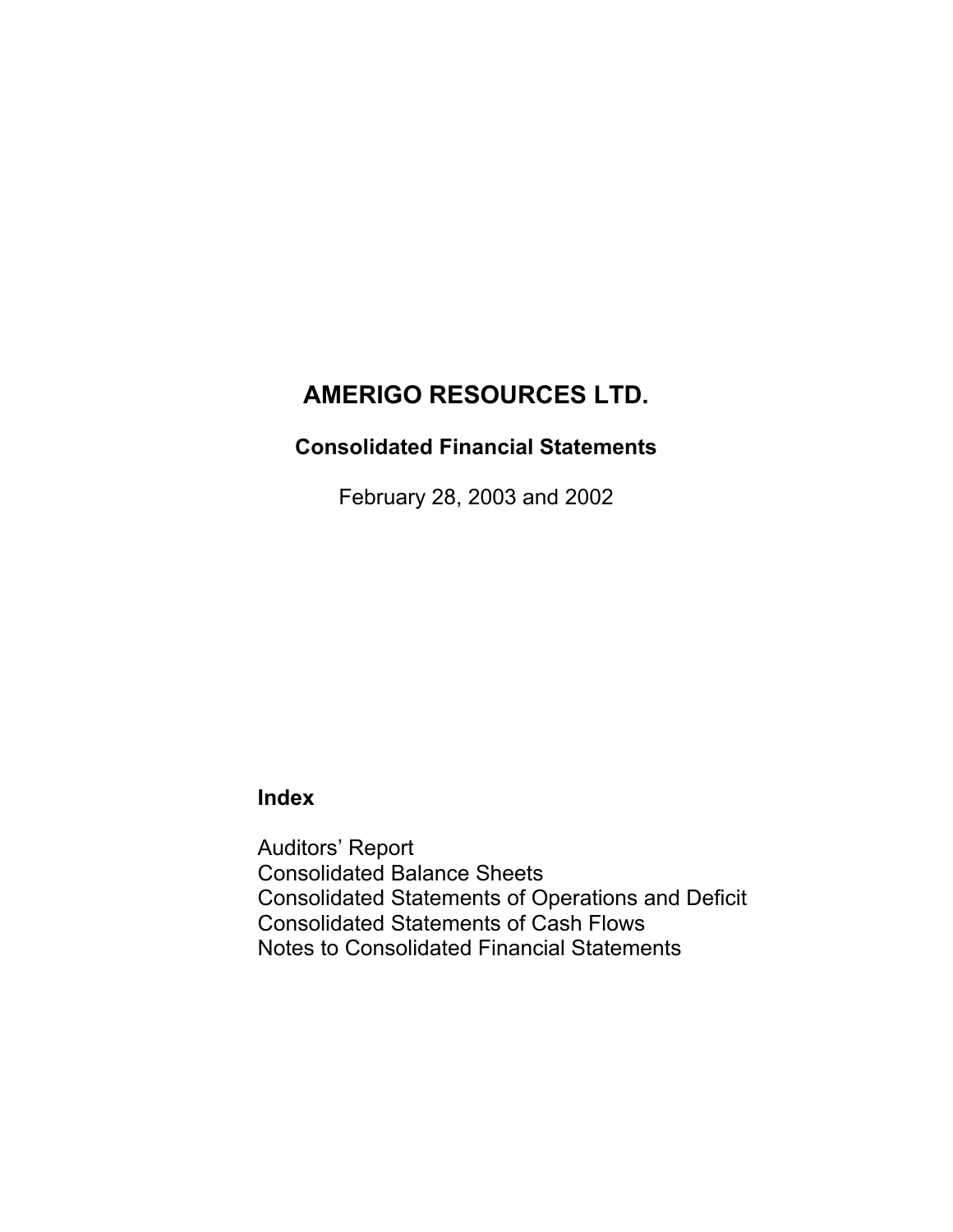

1650 West  $1<sup>st</sup>$  Avenue Vancouver, BC Canada V6J 1G1 Telephone: (604) 734-1112 Facsimile: (604) 714-5916 E-Mail: generaldelivery@ellisfoster.com

## **AUDITORS' REPORT**

**To the Shareholders of**

## **AMERIGO RESOURCES LTD.**

We have audited the consolidated balance sheets of **Amerigo Resources Ltd.** as at February 28, 2003 and February 28, 2002 and the consolidated statements of operations and deficit and cash flows for the years then ended. These consolidated financial statements are the responsibility of the company's management. Our responsibility is to express an opinion on these consolidated financial statements based on our audits.

We conducted our audits in accordance with Canadian generally accepted auditing standards. Those standards require that we plan and perform an audit to obtain reasonable assurance whether the financial statements are free of material misstatement. An audit includes examining, on a test basis, evidence supporting the amounts and disclosures in the financial statements. An audit also includes assessing the accounting principles used and significant estimates made by management, as well as evaluating the overall financial statement presentation.

In our opinion, these consolidated financial statements present fairly, in all material respects, the financial position of the company as at February 28, 2003 and February 28, 2002 and the results of its operations and its cash flows for the years then ended in accordance with Canadian generally accepted accounting principles. As required by the Company Act of British Columbia, we report that, in our opinion, these principles have been applied on a consistent basis.

Shir forter

Vancouver, Canada April 26, 2003, except as to notes 11(f) and (g) which are as of May 6, 2003

Chartered Accountants

**EF** *A partnership of incorporated professionals An independently owned and operated member of Moore Stephens North America Inc., a member of Moore Stephens International Limited - members in principal cities throughout the world*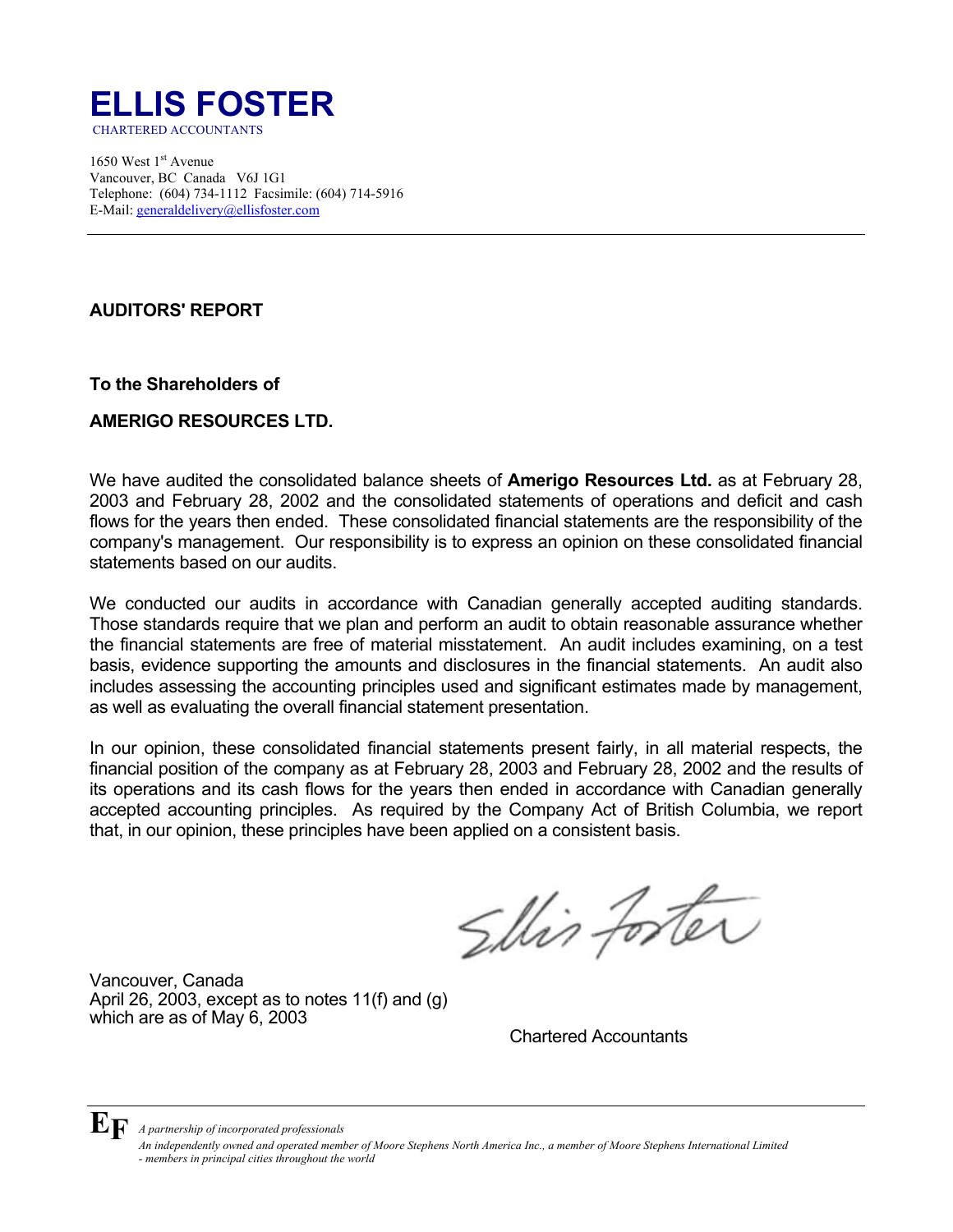## Consolidated Balance Sheets February 28, 2003 and 2002

|                                          |              | 2003          |                           | 2002        |
|------------------------------------------|--------------|---------------|---------------------------|-------------|
| <b>ASSETS</b>                            |              |               |                           |             |
| <b>Current</b>                           |              |               |                           |             |
| Cash and cash equivalents                | \$           | 136,958       | \$                        | 3,887       |
| Receivables                              |              | 19,499        |                           | 7,290       |
| Prepaid expenses                         |              | 5,215         |                           |             |
|                                          |              | 161,672       |                           | 11,177      |
| <b>Mineral interests (Note 4)</b>        |              | 380,298       |                           | 88,638      |
|                                          | \$           | 541,970       | \$                        | 99,815      |
| <b>LIABILITIES</b>                       |              |               |                           |             |
| <b>Current</b>                           |              |               |                           |             |
| Accounts payable and accrued liabilities | $\mathbb{S}$ | 24,724        | $\mathcal{S}$             | 81,396      |
| Loan (Note 6)                            |              |               |                           | 50,000      |
|                                          |              | 24,724        |                           | 131,396     |
| <b>SHAREHOLDERS' EQUITY (DEFICIENCY)</b> |              |               |                           |             |
| Share capital (Note 5b)                  |              | 5,067,018     |                           | 4,337,655   |
| Share subscriptions received in advance  |              |               |                           | 90,000      |
| Contributed surplus                      |              | 2,610         |                           |             |
| Deficit                                  |              | (4, 552, 382) |                           | (4,459,236) |
|                                          |              | 517,246       |                           | (31,581)    |
|                                          | \$           | 541,970       | $\boldsymbol{\mathsf{S}}$ | 99,815      |

Continued operation (Note 1)

# **Approved by the Directors:**

 "Roger Moss"\_\_\_\_ "Ian E. Gallie"\_\_\_\_ Roger Moss, President Ian E. Gallie, Director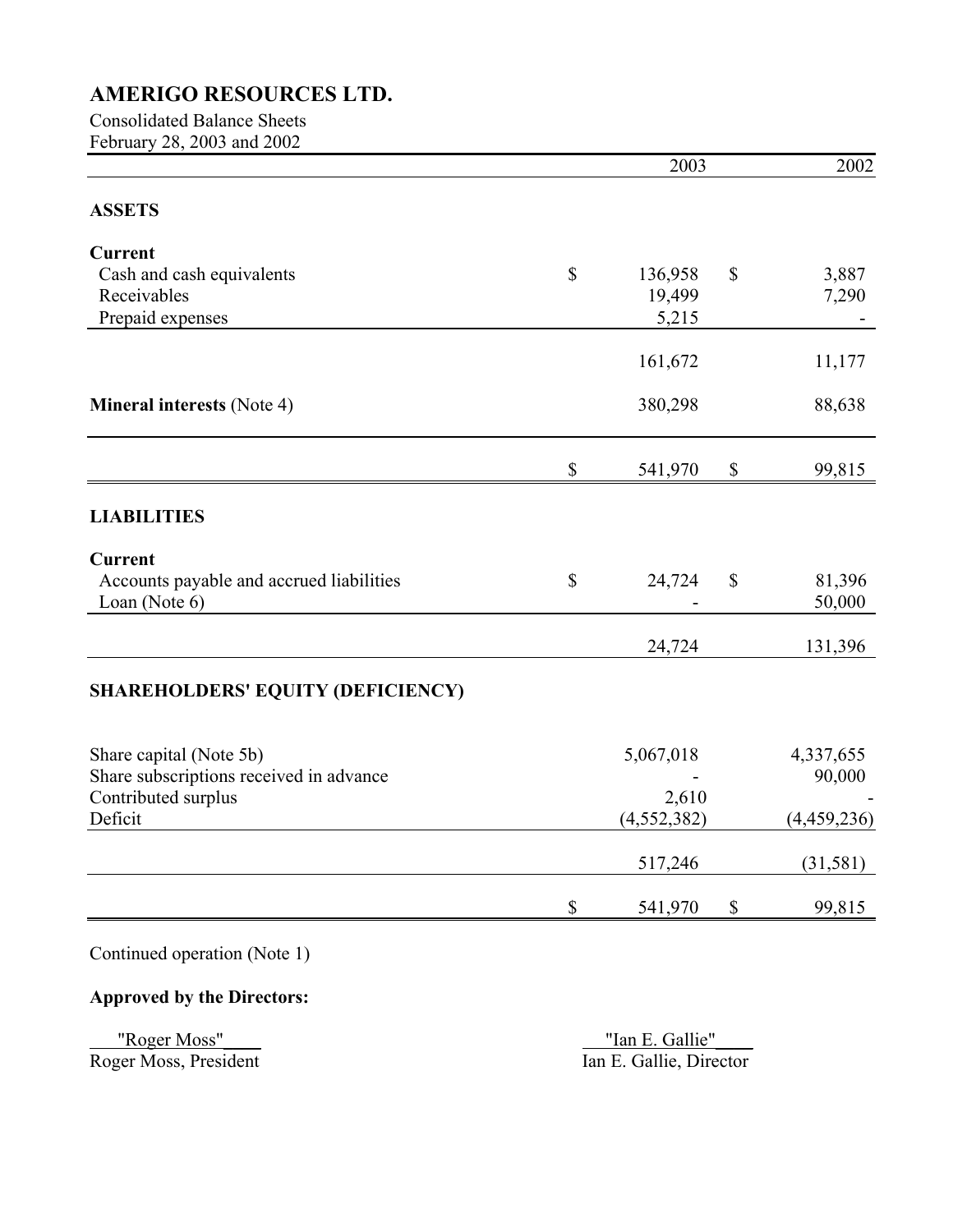## Consolidated Statements of Operations and Deficit

Years ended February 28, 2003 and 2002

|                                                                            |                           | 2003          |                           | 2002        |
|----------------------------------------------------------------------------|---------------------------|---------------|---------------------------|-------------|
| Revenue                                                                    |                           |               |                           |             |
| Interest and sundry income                                                 | \$                        | 1,530         | \$                        | 5,997       |
|                                                                            |                           |               |                           |             |
| <b>Expenses</b>                                                            |                           |               |                           |             |
| Financing costs                                                            |                           | 15,000        |                           |             |
| General prospecting                                                        |                           | 29,561        |                           | 82,258      |
| Management fees                                                            |                           | 55,954        |                           | 46,233      |
| Office and sundry                                                          |                           | 12,267        |                           | 15,566      |
| Professional fees                                                          |                           | 47,542        |                           | 42,494      |
| Promotion and travel                                                       |                           | 13,336        |                           | 2,047       |
| Rent                                                                       |                           | 5,828         |                           | 5,816       |
| Stock based compensation                                                   |                           | 2,610         |                           |             |
| Shareholder information                                                    |                           | 8,927         |                           | 6,815       |
| Telephone                                                                  |                           | 4,835         |                           | 1,636       |
| Transfer agent and filing fees                                             |                           | 24,509        |                           | 13,975      |
| Foreign exchange loss                                                      |                           | 528           |                           |             |
|                                                                            |                           |               |                           |             |
|                                                                            |                           | 220,897       |                           | 216,840     |
| <b>Operating loss</b>                                                      |                           | (219,367)     |                           | (210, 843)  |
| Accounts payable written off                                               |                           | 8,653         |                           |             |
| Recovery of mineral interest written off (Note 4b)                         |                           | 117,568       |                           | (71, 232)   |
| Litigation settlement                                                      |                           |               |                           | (6,000)     |
| Capital assets written off                                                 |                           |               |                           | (3,094)     |
|                                                                            |                           |               |                           |             |
| Loss for the year                                                          |                           | (93, 146)     |                           | (291, 169)  |
| <b>Deficit</b> , beginning of year                                         |                           | (4, 459, 236) |                           | (4,168,067) |
| <b>Deficit</b> , end of year                                               | $\boldsymbol{\mathsf{S}}$ | (4,552,382)   | $\boldsymbol{\mathsf{S}}$ | (4,459,236) |
| Loss per share, basic and diluted                                          | \$                        | (0.02)        | \$                        | (0.11)      |
|                                                                            |                           |               |                           |             |
| Weighted average number of common<br>shares outstanding, basic and diluted | \$                        | 4,482,941     | \$                        | 2,635,257   |
|                                                                            |                           |               |                           |             |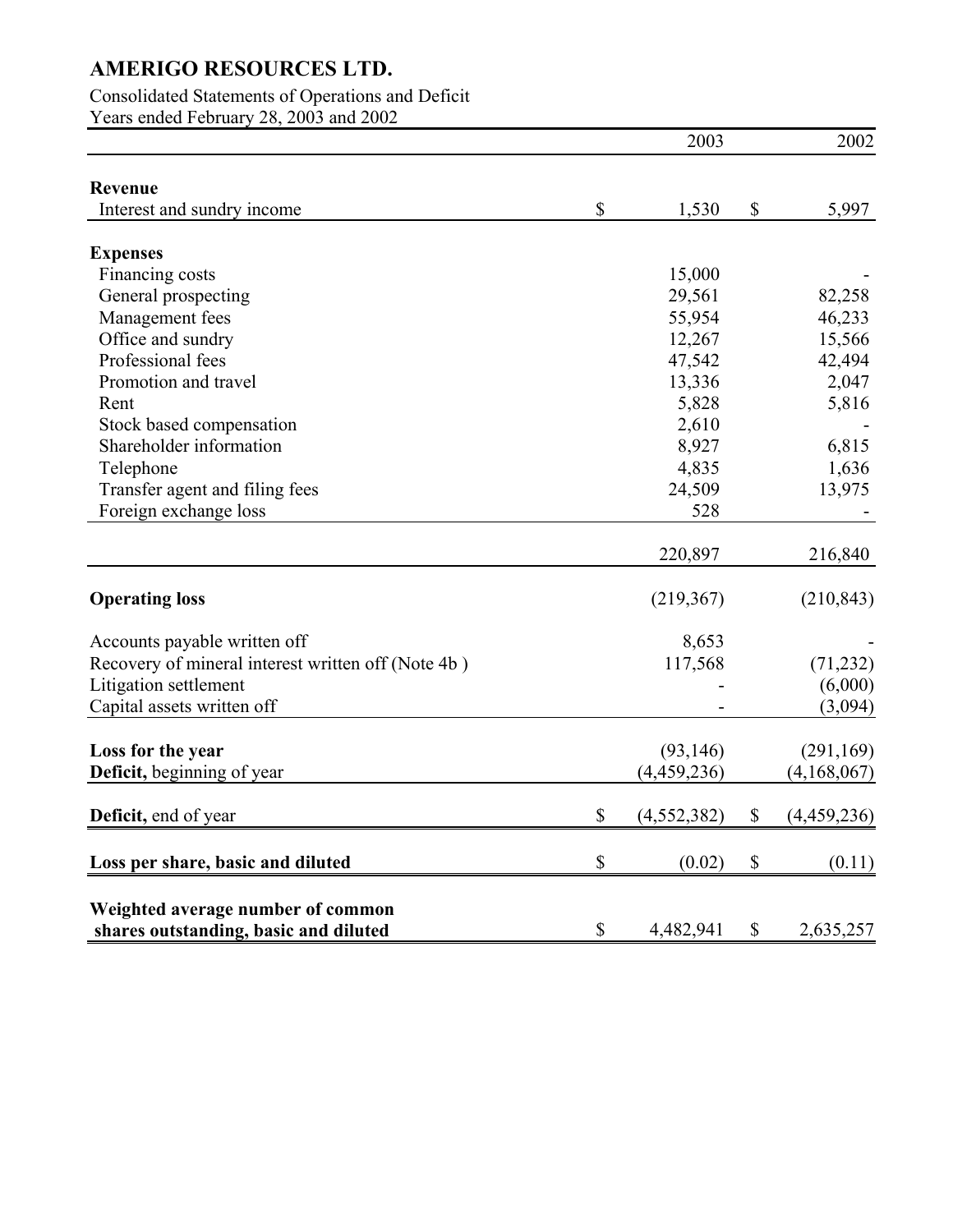## Consolidated Statements of Cash Flows

Years ended February 28, 2003 and 2002

|                                                      | 2003            |               | 2002       |
|------------------------------------------------------|-----------------|---------------|------------|
| Cash flows from (used in) operating activities       |                 |               |            |
| Loss for the year                                    | \$<br>(93, 146) | $\mathcal{S}$ | (291, 169) |
| Adjustment for items not involving cash:             |                 |               |            |
| - shares issued for financing cost                   | 10,000          |               |            |
| - stock based compensation                           | 2,610           |               |            |
| - litigation settlement                              |                 |               | 6,000      |
| - capital assets written off                         |                 |               | 3,094      |
| - mineral interest written off                       |                 |               | 71,232     |
|                                                      | (80, 536)       |               | (210, 843) |
| Change in non-cash working capital:                  |                 |               |            |
| - receivables                                        | (12,209)        |               | (6,071)    |
| - prepaid expenses                                   | (5,215)         |               | 7,126      |
| - accounts payable and accrued liabilities           | (56, 672)       |               | 49,882     |
|                                                      |                 |               |            |
|                                                      | (154, 632)      |               | (159,906)  |
| Cash flows from (used in) financing activities       |                 |               |            |
| Proceeds from shares issued and subscribed for cash, | 563,363         |               | 90,000     |
| net of issuing costs                                 |                 |               |            |
| Loan (Note 6)                                        | (50,000)        |               | 50,000     |
| Due from related party                               |                 |               | 4,418      |
|                                                      | 513,363         |               | 144,418    |
|                                                      |                 |               |            |
| Cash flows used in investing activities              |                 |               |            |
| Mineral interest acquisition and exploration costs   | (225,660)       |               | (88, 638)  |
|                                                      |                 |               |            |
| Decrease (increase) in cash and cash equivalents     | 133,071         |               | (104, 126) |
| Cash and cash equivalents, beginning of year         | 3,887           |               | 108,013    |
| Cash and cash equivalents, end of year               | \$<br>136,958   | \$            | 3,887      |
|                                                      |                 |               |            |

Non-cash Financing Activities (note 9)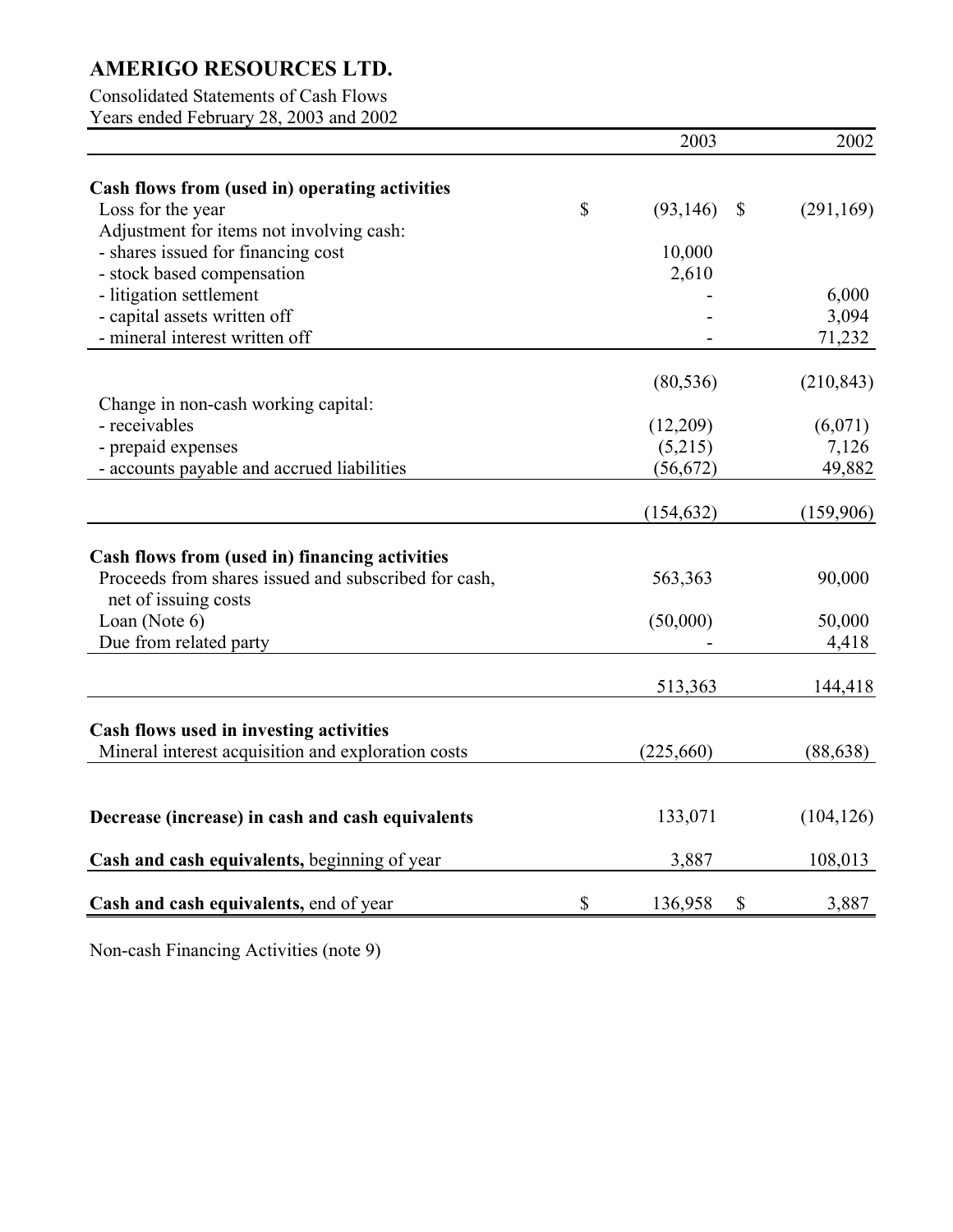Notes to Consolidated Financial Statements February 28, 2003 and 2002

### **1. Continued Operations**

The Company was incorporated under the laws of British Columbia, Canada and its principal business activities include acquisition and exploration of mineral properties.

These consolidated financial statements have been prepared on a going-concern basis that assumes that the Company will be able to realize assets and discharge liabilities in the normal course of business. The continued operations of the Company and the recoverability of amounts shown for mineral interests are dependent upon the discovery of economically recoverable reserves, confirmation of the Company's interest in the underlying mineral claims, the ability of the Company to obtain financing to complete development of the projects, and on future profitable production or proceeds from the disposition thereof.

## **2. Change in Accounting Policies**

During the year, the Company adopted a new standard for the accounting for *Stock-based compensation and other stock-based payments* ("CICA 3870"), as recommended by the Canadian Institute of Chartered Accountants.

As permitted by the CICA 3870, the Company adopted the intrinsic value method for stock-based compensation granted to employees of the Company which compensation cost is recognized for stock options granted at prices below the market price of the underlying common share on the date of grant. The Company is required to provide pro-forma information with regard to its net income as if the compensation cost for the Company's stock option plan had been determined in accordance with the fair value based method prescribed in the CICA Handbook, Section 3870.

For stock options awards granted to non-employees and all direct awards of stocks, the Company applies the fair value method. The fair value of stock options is determined by the *Black-Scholes Option Pricing Model* with assumptions for risk-free interest rates, dividend yields, volatility factors of the expected market price of the Company's common shares and an expected life of the options. The fair value of direct awards of stocks is determined by the market price of the Company's stock.

## **3. Significant Accounting Policies**

#### (a) Consolidation

These consolidated financial statements include the accounts of the Company and its wholly owned inactive subsidiary, Templo Dorado S.A. de C.V. ("Templo"), a company incorporated in Mexico. All significant inter-company balances and transactions have been eliminated.

#### (b) Use of Estimates

The preparation of financial statements in conformity with Canadian generally accepted accounting principles requires management to make estimates and assumptions that affect the reported amount of assets and liabilities and disclosure of contingent assets and liabilities at the date of the financial statements and the reported amount of revenues and expenses during the period. Actual results may differ from those estimates.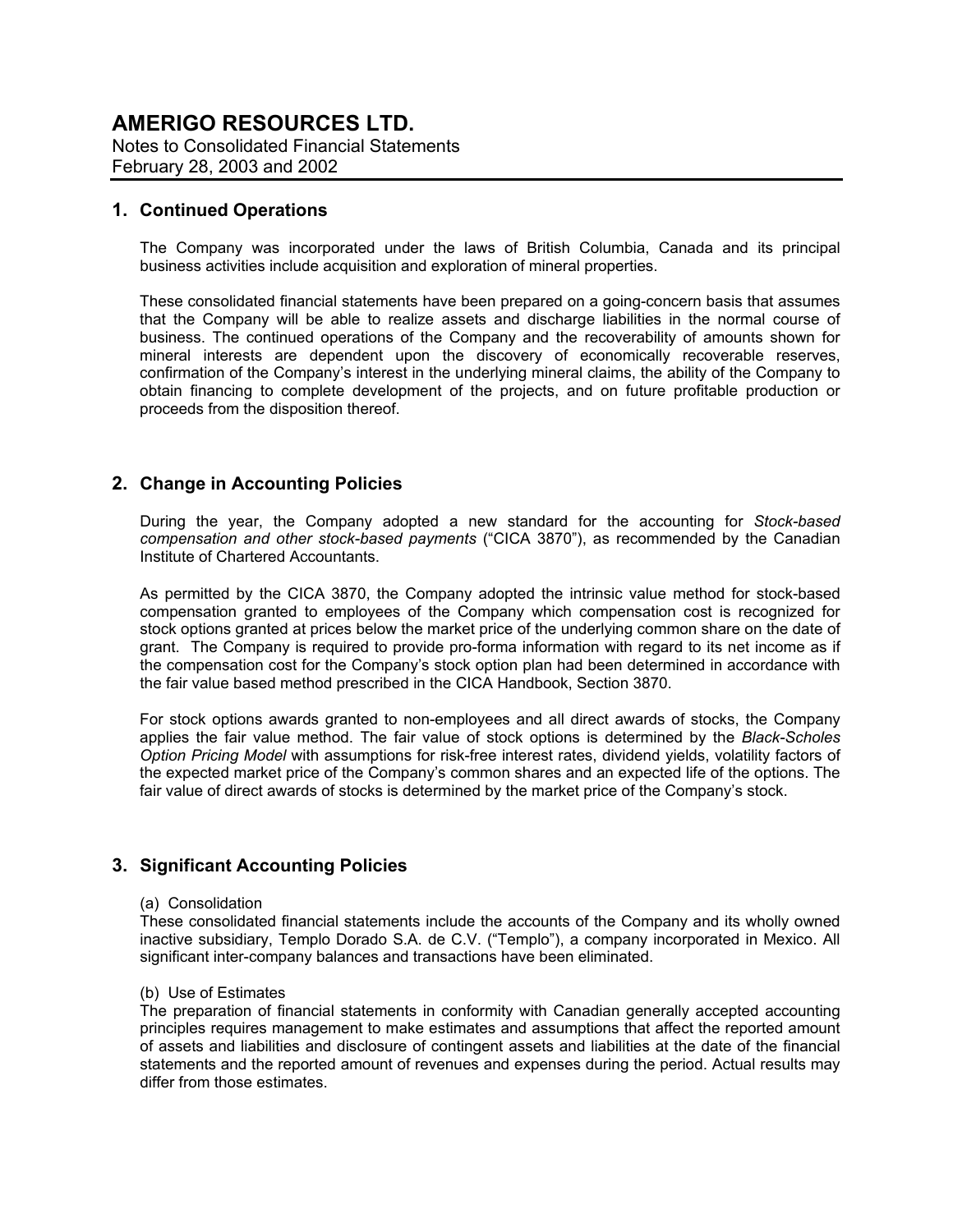Notes to Consolidated Financial Statements February 28, 2003 and 2002

## **3. Significant Accounting Policies** (continued)

#### (c) Cash Equivalents

Cash equivalents usually consist of highly liquid investments that are readily convertible into cash with maturities of three months or less when purchased.

#### (d) Foreign Currency Translations

Assets and liabilities denominated in foreign currencies are translated into Canadian dollars at exchange rates in effect at the balance sheet date for monetary items and at exchange rates prevailing at the transaction dates for non-monetary items. Revenues and expenses are translated at the average exchange rates prevailing during the year except for amortization, which is translated at historical exchange rates. Gains and losses on translations are included in operations for the year.

#### (e) Mineral Interests

The Company follows the method of accounting for its mineral interests whereby all costs related to acquisition, exploration and development are capitalized by project. These costs will be amortized against revenue from future production or written off if the interest is abandoned or sold.

On the commencement of commercial production, net costs will be charged to operations on the unitof-production method by project based upon estimated recoverable reserves.

The amounts shown for mineral interests represent costs incurred to date, less recoveries, and do not necessarily reflect present or future values. Management reviews the carrying values of mineral interests, on a property-by-property basis, at least annually to determine if they have become impaired. If impairment is deemed to exist, the mineral property will be written down to its net recoverable value. The ultimate recoverability of the amounts capitalized for the mineral properties is dependent upon the delineation of economically recoverable ore reserves, the Company's ability to obtain the necessary financing to complete their development and realize profitable production or proceeds from the disposition thereof. Management's estimates of recoverability of the Company's investment in various projects have been based on current conditions. However, it is reasonably possible that changes could occur in the near term which could adversely affect management's estimates and may result in future writedowns of capitalized property carrying values.

#### (f) Property Option Agreements

From time to time, the Company may acquire or dispose of properties pursuant to the terms of option agreements. Due to the fact that options are exercisable entirely at the discretion of the optionee, the amounts payable or receivable are not recorded. Option payments are recorded as resource property costs or recoveries when the payments are made or received.

#### (g) Earnings (Loss) Per Share

Basic loss per share is calculated using the weighted average number of common shares issued and outstanding during the year. The Company has adopted the treasury method in the calculation of diluted earnings per share. The effects of potential issuances of shares under options and warrants would be anti-dilutive, and therefore basic and diluted losses per share are the same.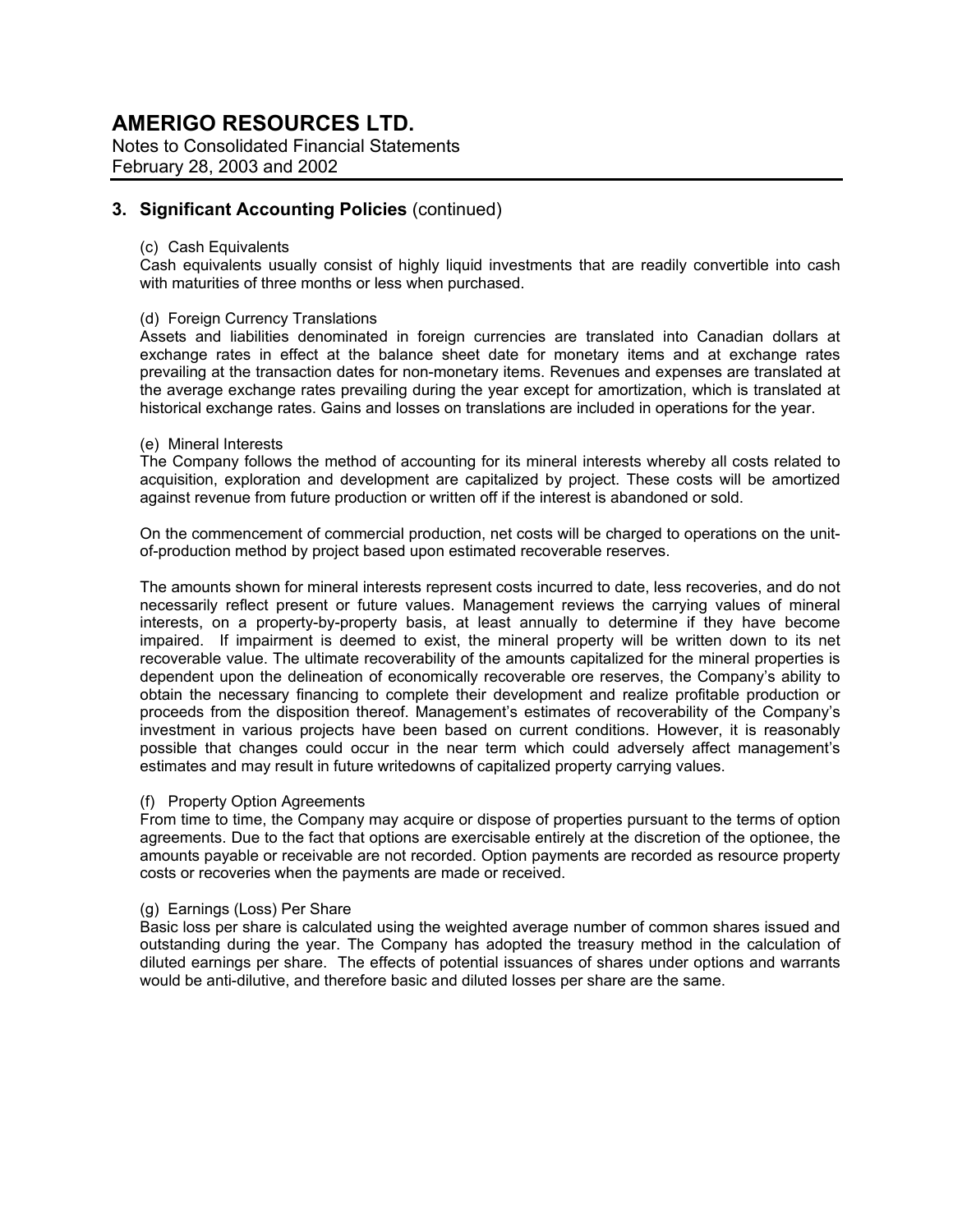Notes to Consolidated Financial Statements February 28, 2003 and 2002

## **3. Significant Accounting Policies** (continued)

(h) Income Taxes

The Company follows the liability method of accounting for income taxes in accordance with Section 3465, Income Taxes, of *The Handbook of the Canadian Institute of Chartered Accountants.* Under this method, future income tax assets and liabilities are determined based on differences between financial reporting and tax bases of assets and liabilities, measured using substantially enacted tax rates and laws that will be in effect when the differences are expected to reverse. The effect on future income tax assets and liabilities of a change in income tax rates is included in the period that includes the enactment date.

## **4. Mineral Interests**

|                        | 2003                                   |              |                                  |                                 |
|------------------------|----------------------------------------|--------------|----------------------------------|---------------------------------|
|                        |                                        | Additions    |                                  |                                 |
|                        | <b>Balance</b><br>February 28,<br>2002 | Acquisitions | Deferred<br>exploration<br>costs | Balance<br>February 28,<br>2003 |
| Canada                 |                                        |              |                                  |                                 |
| Island Copper, Ontario | \$28,356                               | \$66,000     | \$102,692                        | \$197,048                       |
| Coppercorp, Ontario    |                                        | 70,000       | 30,600                           | 100,600                         |
| Bellevue, Ontario      | 5,145                                  |              | 13,337                           | 18,482                          |
| Deroche, Ontario       |                                        | 6,000        | 2.861                            | 8,861                           |
| Caniapiscau, Quebec    | 55,137                                 |              | 170                              | 55,307                          |
| <b>Total</b>           | \$88,638                               | \$142.000    | \$149,660                        | \$380,298                       |

|                            |                |              | 2002        |             |                |
|----------------------------|----------------|--------------|-------------|-------------|----------------|
|                            |                | Additions    |             |             |                |
|                            | <b>Balance</b> |              | Deferred    | Mineral     | <b>Balance</b> |
|                            | beginning      |              | exploration | interest    | end of         |
|                            | of year        | Acquisitions | costs       | written off | year           |
| Canada                     |                |              |             |             |                |
| Island Copper, Ontario     | \$             | \$           | \$28,356    | \$          | \$28,356       |
| Bellevue, Ontario          |                | 5,145        |             |             | 5,145          |
| Caniapiscau, Quebec        |                | 55,137       |             |             | 55,137         |
|                            |                | 60,282       | 28,356      |             | \$88,638       |
|                            |                |              |             |             |                |
| Mexico                     |                |              |             |             |                |
| Carmen, Kabah, El Gordo    | \$118,157      |              |             | (\$18, 157) | \$100,000      |
| - Option payments received | (100,000)      |              |             |             | (100,000)      |
| Dios Me Ayuda              | 53,075         |              |             | (53,075)    |                |
|                            | 71,232         |              |             | (\$71,232)  |                |
| Total                      | \$71,232       | \$60,282     | \$28,356    | (\$71,232)  | \$88,638       |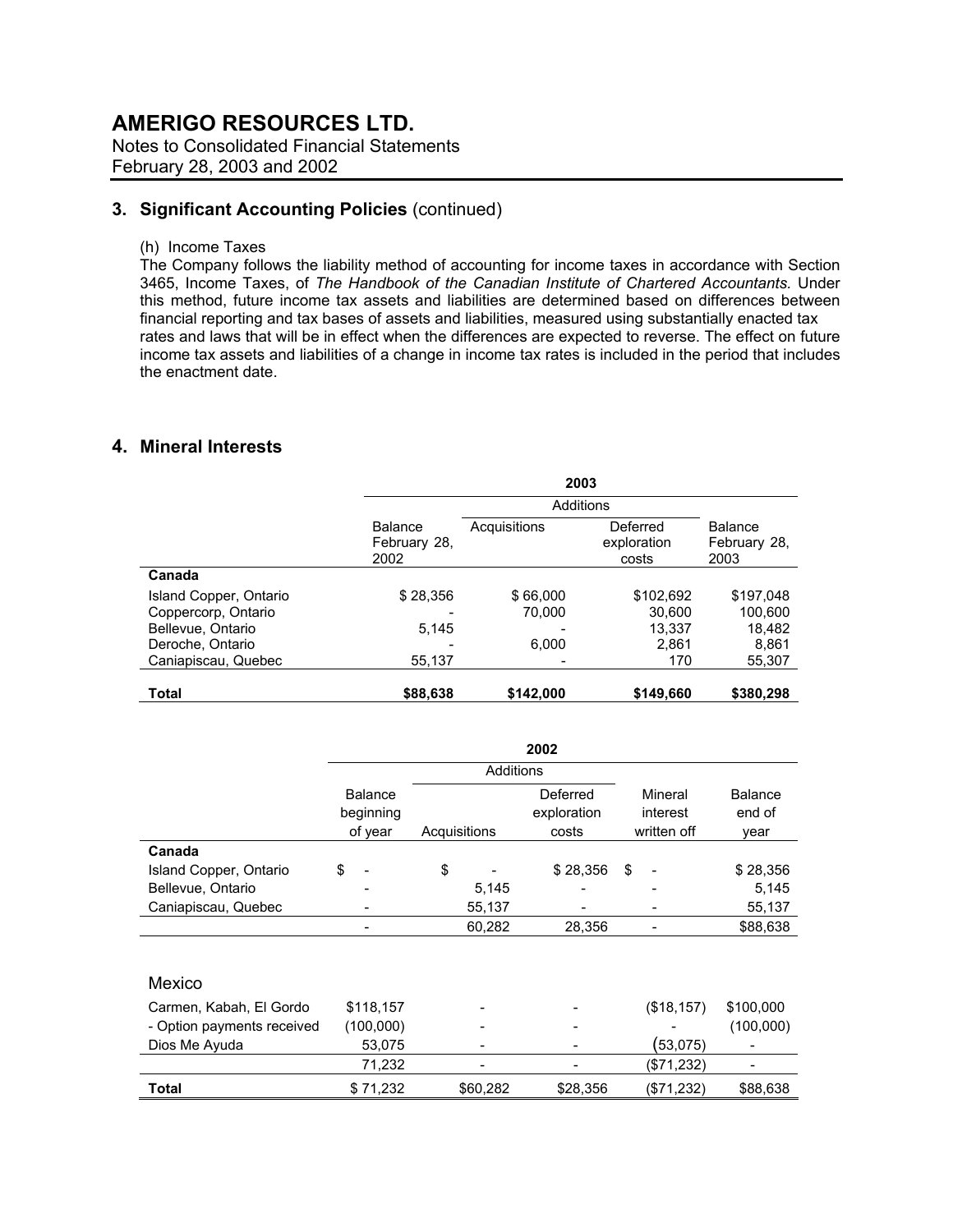#### **4. Mineral Interests** (continued)

#### **a. Canada**

#### **Island Copper**

The Company holds the option to acquire, from Falconbridge Limited, an undivided 55% interest in the Island Copper property near Sault Ste. Marie. To earn the interest the Company must spend 250,000 on exploration and issue 200,000 shares to Falconbridge over a three-year period.

Upon earning an undivided 55% interest in the Property, a 55%:45% joint venture will be formed with terms governing said joint venture usual to the mining industry. Alternatively Falconbridge may exercise a one-time option to increase its interest in the property to 65% ("bump up") by electing, within 90 days of the Company having earned its 55% interest, to complete a bankable feasibility study on the property. If, based upon the outcome of the bankable feasibility study, a production decision is made Falconbridge shall have 90 days to exercise a one-time option to increase its interest further to 75% by arranging for mine financing. During fiscal year 2003, the Company issued 100,000 shares at \$0.20 per share to Falconbridge.

In the fiscal year 2003, a \$10,000 environmental bond was posted with Falconbridge. Once the Company has completed work on the property, this money will be reimbursed following favorable inspection of the property by Falconbridge.

#### **Coppercorp**

On September 11, 2002 the Company entered into an option agreement with a group of three prospectors from the Sault Ste. Marie area to earn a 100% interest in the 3,232 hectare Coppercorp property. The Company paid the vendors \$30,000 and issued 200,000 shares at \$0.20 per share on signing the agreement, and must issue a further 400,000 shares and pay \$70,000 over four years to earn the interest. The Company may, at its option, issue shares of equivalent value in lieu of cash payments, or pay an equivalent amount of cash in lieu of issuing shares. The Company has also agreed to spend \$50,000 per year on exploration over the four-year period.

#### **Bellevue**

The Bellevue Property, consisting of 44 claim units (approximately 704 hectares), was staked during February 2002. The property is situated in Aweres and Van Koughnet Townships, and adjoins the Island Copper Property to the East and South.

#### **Deroche**

Under an agreement dated March 8, 2002, the Company is earning a 100% interest in two claim blocks in Deroche Township from Mr. George Lucuik. To earn the interest the Company has issued 30,000 shares at \$0.20 per share and must spend \$30,000 in exploration over two years.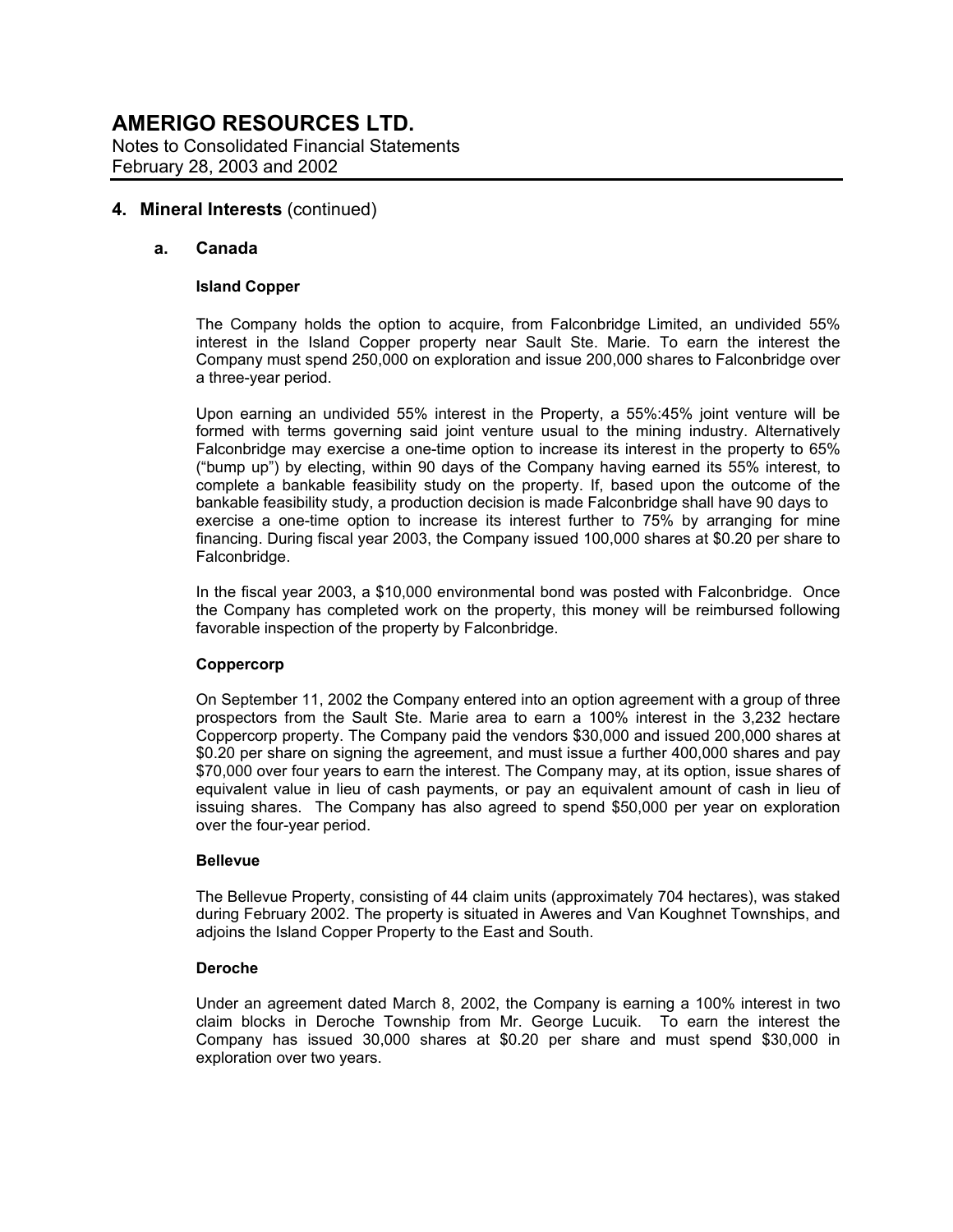Notes to Consolidated Financial Statements February 28, 2003 and 2002

### **4. Mineral Interests** (continued)

#### **Caniapiscau**

Three claim blocks comprising the Caniapiscau Property in Quebec were staked in February 2002. The claim blocks are made up of 553 cells that cover a total area of 27,360 ha.

#### **b. Mexico**

During 2002 all seven of the Company's Mexican properties (El Varal, Chankol, El Gordo, Kabah, Santa Isabel, Madunfo and Madunfo I) which were previously written-down to zero were sold to International Croesus Ventures Corp. for 300,000 shares of International Croesus. These 300,000 shares of International Croesus were subject to a one-year hold period and were exchanged for 250,000 free trading shares of International Croesus. The free trading shares were sold on the market for net proceeds of \$117,568.

## **5. Share Capital**

- (a) Authorized: 100,000,000 common shares without par value
- (b) Issued:

|                                                                  | <b>Shares</b> | Amount      |
|------------------------------------------------------------------|---------------|-------------|
| Balance, February 28, 2001                                       | 10,475,276    | 4.331.655   |
| Issuance of shares for litigation settlement at \$0.03 per share | 200,000       | 6,000       |
| Four to one share consolidation on January 30, 2002              | (8,006,457)   |             |
| Balance, February 28, 2002                                       | 2,668,819     | 4,337,655   |
| <b>Issued for cash:</b>                                          |               |             |
| Private placement at \$0.20 per share (note 5c)                  | 2,625,000     | 525,000     |
| Private placement at \$0.23 per share (note 5c)                  | 710,869       | 163,500     |
| Issued for other consideration:                                  |               |             |
| Property acquisitions (note 4a)                                  | 330,000       | 66,000      |
| Financing costs (note 9)                                         | 50,000        | 10,000      |
|                                                                  | 6,384,688     | 5,102,155   |
| <b>Issuing cost</b>                                              |               | (35,137)    |
| Balance, February 28, 2003                                       | 6.384.688     | \$5,067,018 |

#### (c) Private placement

On March 13, 2002, the Company completed a private placement of 500,000 units at \$0.20per unit for proceeds of \$100,000. Each unit consisted of one common share and one warrant, each warrant entitles the holder to purchase one additional common share at \$0.40 per share to March 14, 2003.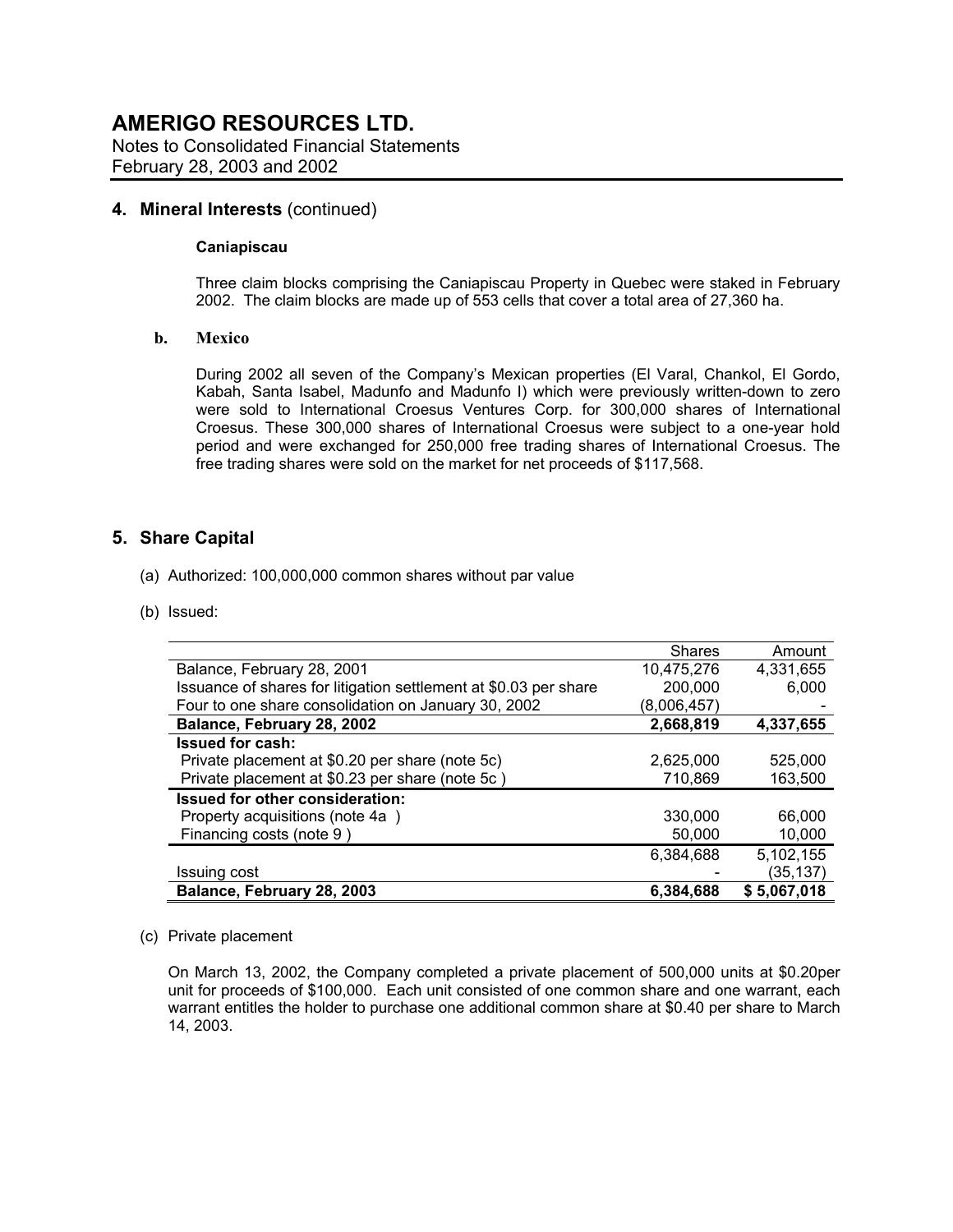Notes to Consolidated Financial Statements February 28, 2003 and 2002

### **5. Share Capital (continued)**

On August 21, 2002, the Company completed a private placement of 2,125,000 units at \$0.20 per unit for proceeds of \$425,000. Each unit consisted of one common share and one warrant, each warrant entitles the holder to purchase one additional common share at \$0.20 per share to August 20, 2004. A finders' fee of \$27,375 was paid and 182,500 share purchase warrants were issued.

On December 31, 2002, the Company completed a private placement of 710,869 flow-through units at \$0.23 per unit with warrant attached for proceeds of \$163,500. Each unit consisted of one flow-through common share and one-half non-flow-through common share purchase warrant, each warrant entitles the holder to purchase one additional common share at \$0.25 per share to February 12, 2005. A finder's fee of \$7,762 was paid and 62,100 share purchase warrants were issued.

#### (d) Stock options

In June 2002, the Company granted stock options to purchase an aggregate of 320,000 common shares to employees and a consultant with an exercise price \$0.20 per share and expire on June 19, 2007. The Company adopts the intrinsic value method for options granted to employees and the fair value method for options granted to consultants. As at February 28, 2003, the Company recorded \$2,610 stock-based compensation and contributed surplus.

Stock options outstanding and exercisable at February 28, 2003:

|                                                     | <b>Shares</b> | <b>Weighted Average</b><br><b>Exercised Price</b> |
|-----------------------------------------------------|---------------|---------------------------------------------------|
| Options outstanding at February 28, 2002            |               | \$<br>$\overline{\phantom{a}}$                    |
| Granted                                             | 320,000       | \$0.20                                            |
| exercisable<br><b>Options</b><br>outstanding<br>and | at            |                                                   |
| February 28, 2003                                   | 320,000       | \$0.20                                            |

The weighted average fair value of the options granted during the year ended February 28, 2003 was estimated at \$0.17 by using the Black-Scholes Option Pricing Model with the following weighted average assumptions: risk-free interest rate of 5.5%, dividend yield of 0%, volatility of 128.94% and expected lives of 5 years.

At February 28, 2003, weighted average remaining contractual life of the stock options is 4.50 years.

As required under CICA Handbook, Section 3870, the Company will disclose the pro-forma effect of its stock-based compensation for the stock options granted to employees under the fair value method. Had the Company recognized compensation expense for stock options granted to its employees, the following would have been its effect on the Company's net loss: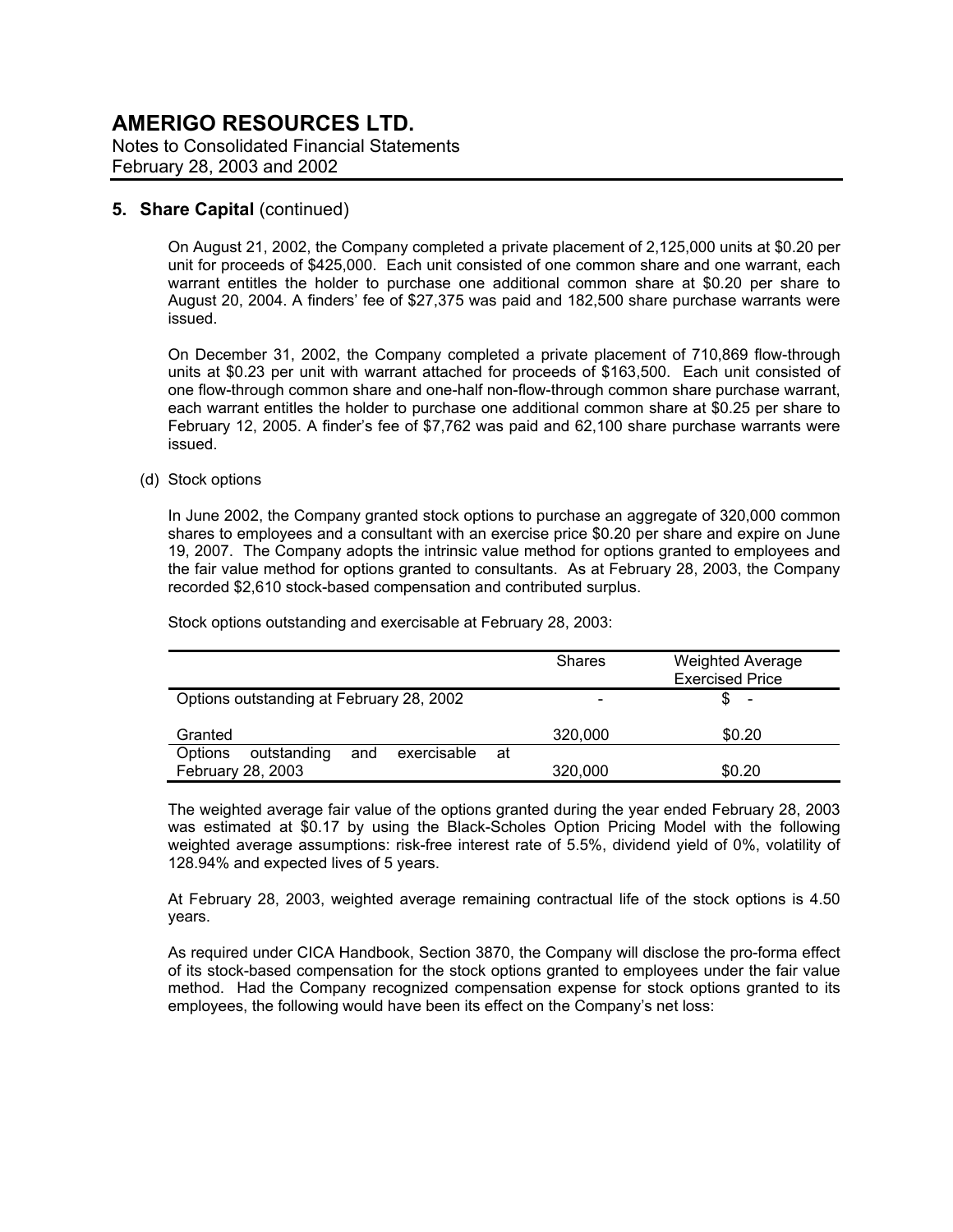Notes to Consolidated Financial Statements February 28, 2003 and 2002

#### **5. Share Capital (continued)**

|                                    | <b>February 28, 2003</b> |
|------------------------------------|--------------------------|
| Net (loss) for the year:           |                          |
| - as reported                      | \$(93,146)               |
| - pro-forma                        | (146, 210)               |
| Basic and diluted (loss) per share |                          |
| - as reported                      | \$(0.02)                 |
| - pro-forma                        | \$(0.03)                 |

(e) Share purchase warrants outstanding at February 28, 2003:

| Number                                                              | <b>Exercise Price</b> |                          |  |  |
|---------------------------------------------------------------------|-----------------------|--------------------------|--|--|
| of Warrants                                                         | Per Warrant           | Expiry Date              |  |  |
| 500,000                                                             | \$0.40                | March 14, 2003 (Expired) |  |  |
| 2.307.500                                                           | \$0.20                | August 20, 2004          |  |  |
| 417.534                                                             | \$0.25                | <b>February 12, 2005</b> |  |  |
| Each warrant entitles the holder to one common share of the Company |                       |                          |  |  |

Each warrant entitles the holder to one common share of the Company.

#### (f) Escrow Shares

In the fiscal year 2003, no shares were released from escrow. A balance of 42,216 common shares remained in escrow  $(42,216 - 2002)$ . The release of these shares is subject to the direction of the regulatory authorities.

#### **6. Loan**

In the fiscal year 2003, the Company repaid a \$50,000 loan with \$2,500 interest to Endeavour Mining Capital Corp.

## **7. Income Taxes**

(a) A reconciliation of the statutory tax rate to the effective rate for the Company is as follows:

|                           | 2003  | 2002  |  |
|---------------------------|-------|-------|--|
| Statutory income tax rate | (40%) | (45%) |  |
| Tax losses not benefited  | 40%   | 45%   |  |
| Effective tax rate        | -     | -     |  |

(b) As at February 28, 2003, the Company has non-capital losses and cumulative exploration, development and depletion expenses of approximately \$2,015,000 and \$881,000 respectively carried forward for tax purposes and are available to reduce taxable income of future years. The cumulative exploration, development and depletion expenses can be carried forward indefinitely. The non-capital losses expire commencing in 2004 to 2010 as follows: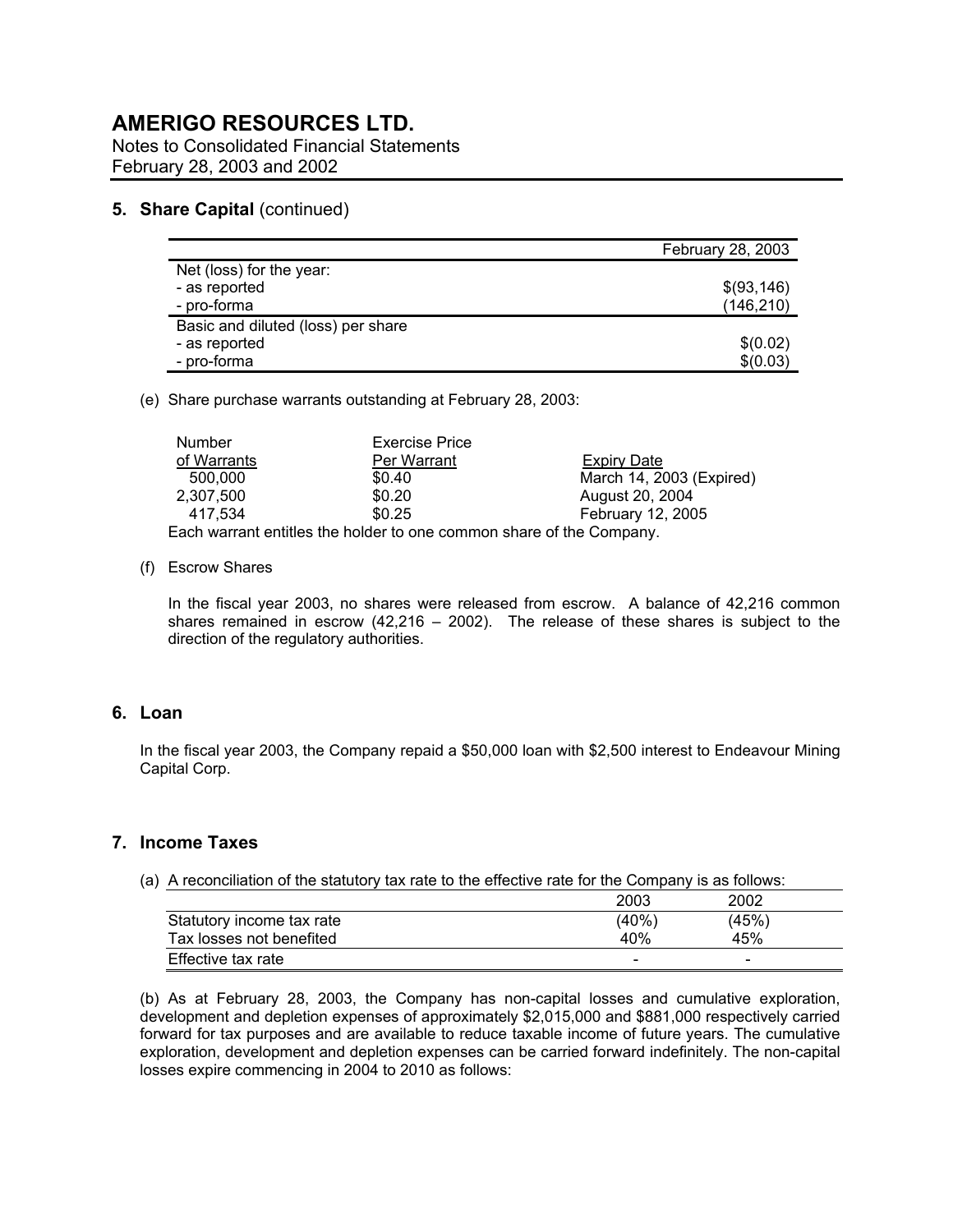Notes to Consolidated Financial Statements February 28, 2003 and 2002

#### **7. Income Taxes** (continued)

| 2004  | \$508,000   |
|-------|-------------|
| 2005  | 674,000     |
| 2006  | 176,000     |
| 2007  | 215,000     |
| 2008  | 168,000     |
| 2009  | 140,000     |
| 2010  | 134,000     |
| Total | \$2,015,000 |

Future income tax benefits, which may arise as a result of these losses, have not been recognized in these financial statements, as their realization is uncertain.

#### **8. Related Party Transactions**

The Company incurred the following expenses to corporations controlled by its directors:

|                      | 2003                     | 2002                     |
|----------------------|--------------------------|--------------------------|
| Management fees      | \$55.954                 | \$69,000                 |
| General prospecting  | 21,239                   | $\overline{\phantom{0}}$ |
| Deferred exploration | 18.807                   | -                        |
| Rent                 | $\overline{\phantom{a}}$ | 3.500                    |
|                      | \$96,000                 | \$72,500                 |

### **9. Non-cash Financing Activities**

In the fiscal year 2003, the Company issued 330,000 common shares at \$0.20 per share for property acquisitions (Note 4a), and 50,000 common shares at \$0.20 per share for financing costs.

#### **10. Financial Instruments**

The Company's financial instruments consist of cash and cash equivalents, receivable, accounts payable and accrued liabilities. The carrying values of these financial instruments approximate their respective carrying values due to the short-term nature of these financial statements. The Company is not exposed to significant interest, currency and credit risks arising from these financial instruments.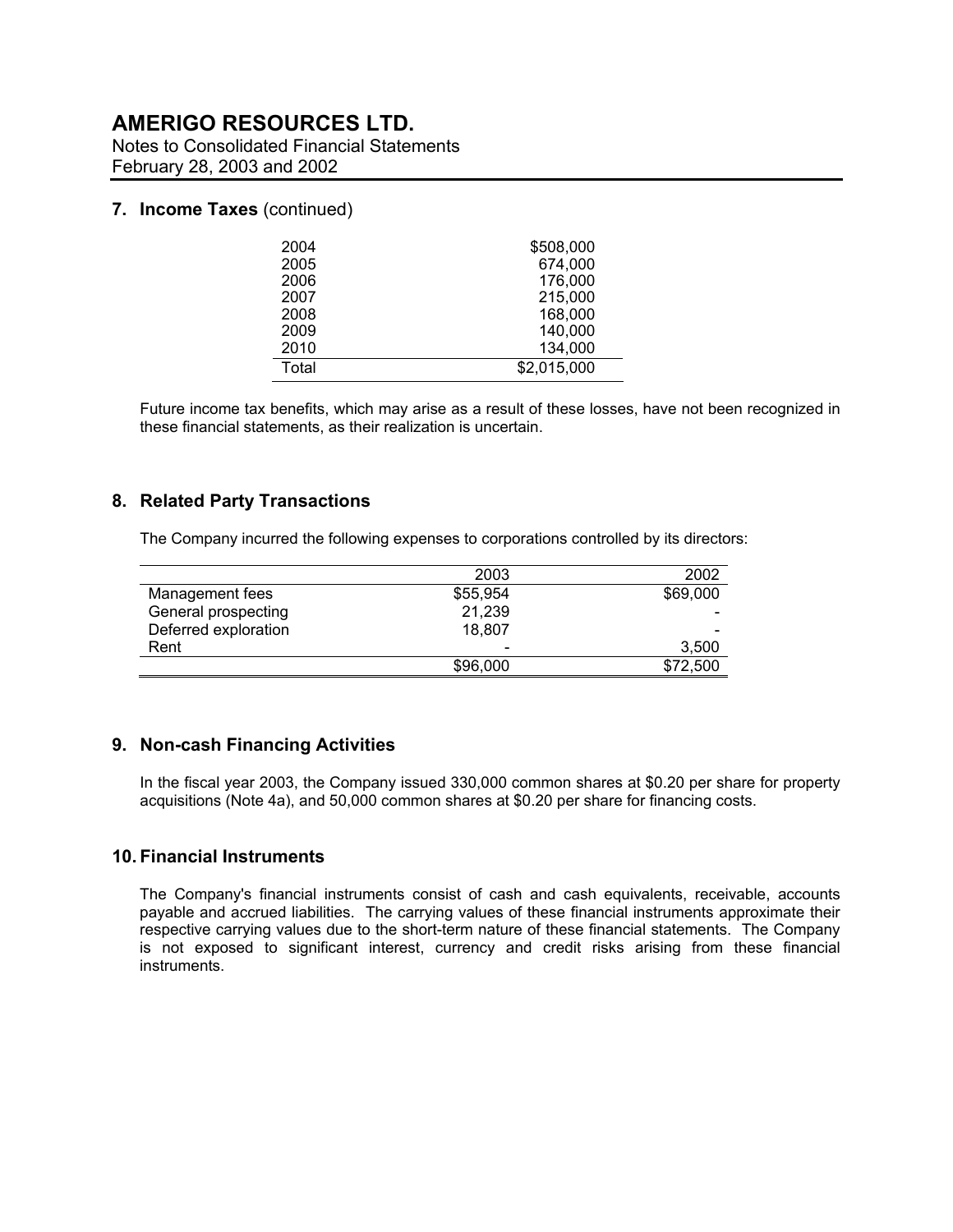## **AMERIGO RESOURCES LTD.**  Notes to Consolidated Financial Statements

February 28, 2003 and 2002

### **11. Subsequent Events**

(a) On March 14, 2003, 75,000 warrants were exercised at \$0.40 per unit netting the Company \$30,000 and 425,000 warrants expired without being exercised.

(b) On March 17, 2003 the Company acquired an option to purchase approximately 95% of the outstanding shares and debt of Minera Valle Central S.A.(MVC). On March 19, 2003 the Company acquired the option to purchase an additional 5% of the outstanding shares and debt of MVC. MVC is a private Chilean company and has a contract with Chile's state owned copper producer, Corporation Nacional del Cobre de Chile (Codelco), through 2021 to process tailings from the El Teniente mine. The MVC plant has operated since 1992 and during 2002 produced 35,000 tonnes of copper concentrate and 10,000 tonnes of copper. The MVC plant processes approximately 90,000 tonnes of tailings per day. MVC also has the contractual right to dredge a former tailings site of the El Teniente Mine and increase the tailings processed by 10,000 tonnes per day. In addition, Codelco will complete the mine expansion in September 2003 and this will increase fresh tailings supply from 90,000 to approximately 120,000 tonnes per day.

The option has been assigned to the Company by Steven G. Dean and Klaus Zeitler. The option to purchase MVC may be exercised by the Company until June 30, 2003 by payment of US\$16,600,000. The balance of the purchase price, US\$3,400,000, will be paid in cash or shares of the Company in three years if the average copper price is over US\$0.82 per pound, or in five years if the average price of copper is under US\$0.82 per pound. Payment of cash or shares is at the option of the Company.

As consideration for the assignment of the option to the Company, upon exercise of the option by the Company, Mr. Dean and Dr. Zeitler will receive either 7.5 million shares of the Company or a royalty on production of MVC, being US\$0.01 per pound if the copper price is below US\$0.80 per pound, and US\$0.015 per pound if the copper price is above US\$0.80 per pound.

On April 9, 2003 the TSX Venture Exchange conditionally accepted the acquisition of MVC. Final acceptance of the transaction will be subject to the Company obtaining financing to fund the purchase price and receipt of the approval of the majority of the shareholders of the Company.

(c) On April 1, 2003, Steven Dean and Klaus Zeitler joined the Board of Directors. Irene Wilson resigned from the Board to accommodate the appointments. Jeff Giesbrecht was appointed Corporate Secretary of the Company.